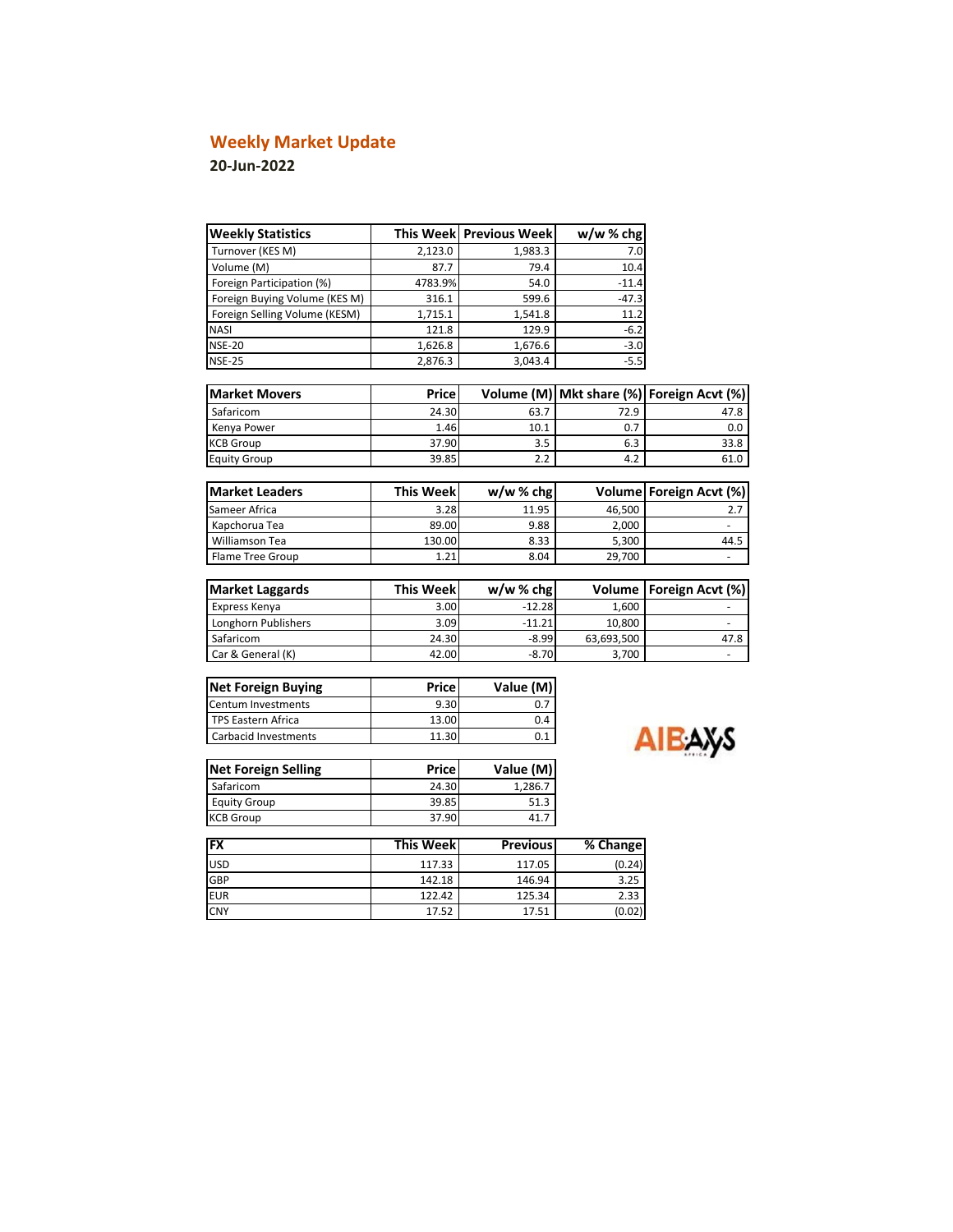### **Weekly Market Update**

**20-Jun-2022**



### **The week that was**

The NSE benchmark indices recorded mixed trends with the **NASI** losing **6.23%**  to close the week at KES **121.80** from **KES 129.89**, while the NSE-20 shed **2.97%** to close the week at **KES 1,626.80** from **KES 1,676.59**.

Equity turnover increased **7.00%** to **KES 2,123.01 Mn** from **KES 1,983.28 Mn**. Sameer Arica was the highest gainer **(+11.95%)** closing at **KES 3.28**. Other top gainers included: Kapchorua **(+9.88%)**at **KES 89.00**, Williamson Tea **(+8.33%)** at **KES 130.00** and Flametree Group **(+8.04%**) at **KES 1.21**. The top losers were Express Kenya **(-12.28%)** closing at **KES 3.00,** Longhorn Publishers **(-11.21%)** closing at **KES 3.09**, Safaricom **(-8.99%)** closing at **KES 24.30** and Car & General **(-8.70%)** closing at **KES 42.00**. Foreign trades drove the most active counters which were **SCOM, EQTY** and **KCB.** We continued to see foreigners' exit with net foreign activity increasing to outflows of **KES 1,399.02 Mn** from outflows of **KES 942.18 Mn**.

#### **KenGen opens new 83MW plant**

Kenya Electricity Generating Company (KEGN) has added 83 MW of electricity to the national grid, boosting the governments efforts to provide affordable power to consumers. As highlighted in the H1'22 finanical results, the Olkaria unit 6 plant project unveiling was imminent. The new plant cements geothermal as the key source of power in Kengen's electricity generation portifolio. We expect more revenue generation especially from power circulation to KPLC given that Kengen's charges are cheaper than those of other Independent Power Producers. However, we remained concerned with the recent push for electricity auctions by other Independent Poer Producers which may see see Kengen selling power for even cheaper prices. The counter closed the week at **KES 3.45 (-17.66% YTD ).**

**Weekly Trading Performance by Foreign Participation**



#### **Weekly Trading Activity by Trading Volume**



**Top Picks**

| <b>Our Latest Publications</b> | <b>Stock</b> | Price       | <b>Target</b> | <b>Upside</b> |               |
|--------------------------------|--------------|-------------|---------------|---------------|---------------|
|                                |              |             | <b>KES</b>    | <b>KES</b>    |               |
| NSE Bear Market - Buy The Dip  | <u>Go</u>    | <b>SCOM</b> | 24.30         | 37.53         | 54.44% Report |
| Power Sector Report            | 60           | <b>COOP</b> | 11.00         | 13.99         | 27.18% Report |
| Centum Exits from Sidian       | 60           | <b>SBIC</b> | 100.25        | 105.00        | 4.74% Report  |
| June Stock Picks               | Go           |             |               |               |               |